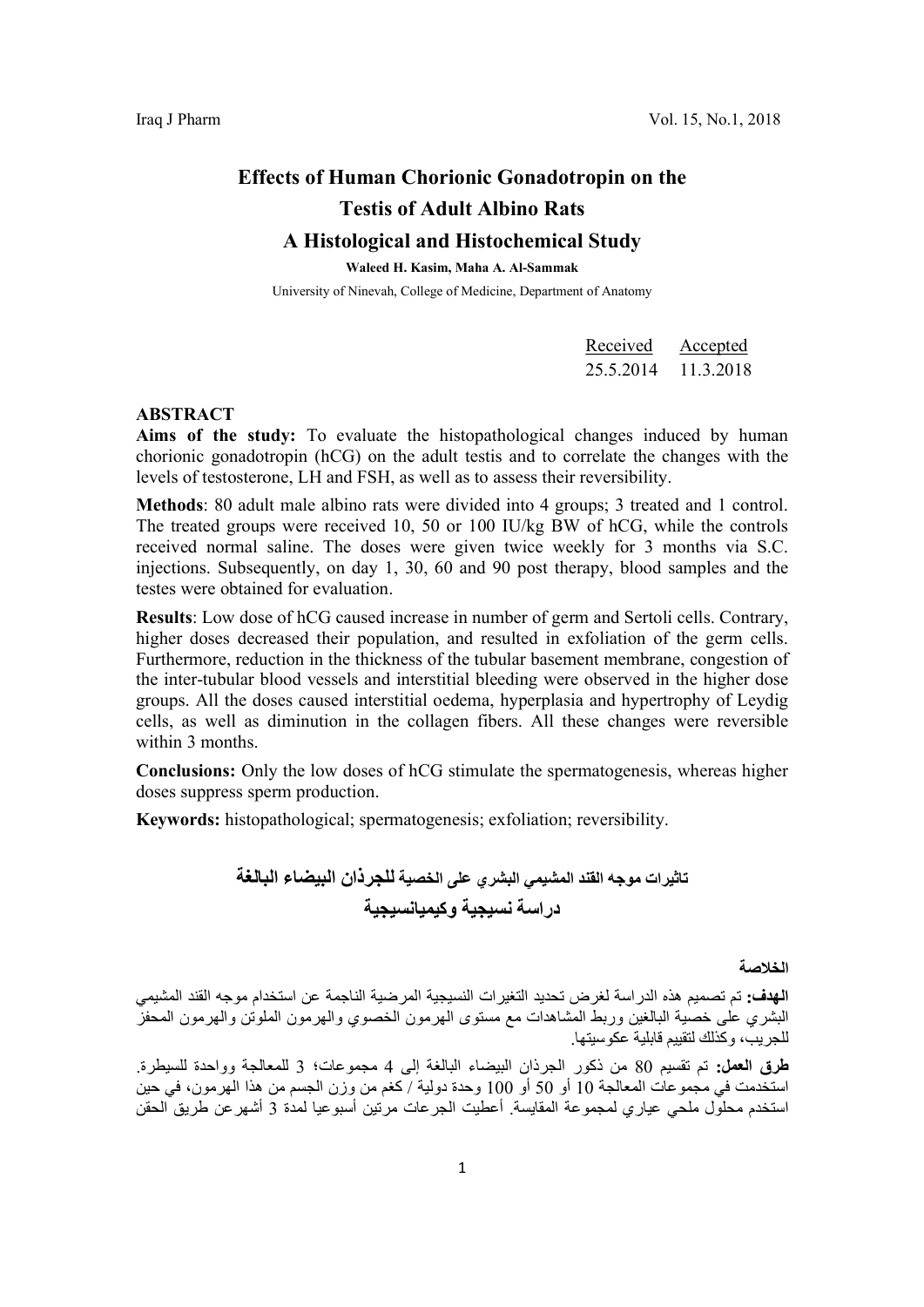تحت الجلد. وفي وقت لاحق، في يوم 1 و30 و60 و90 من انتهاء المعالجة، تم سحب عينات من الدم واخذ الخصى لغرض التقييم.

النتائج: تسببت الجرعة المنخفضة من هذا الدواء في زيادة اعداد الخلايا المولدة للنطاف وخلايا سيرتولي. ولكن على العكس من هذا فقد تسببت الجرعات الاعلى في انقاص اعداد هذه الخلايا، وحصول تقشر في الخلايا المولدة للنطاف. كما ولوحظ وجود ترقيق في سمك الغشاء القاعدي للنبيبات ناقلة المني واحتقان في الأوعية الدموية بين هذه النبيبات مصحوب بنزف خلالي في حالة مجموعات الجرعات الاعلى. هذا وقد اسفرت كل الجرعات عن حدوث وذمة خلالية، مع تضخم وزيادة في اعداد حلايا ليدك. فضلا على ذلك، نتج عن العلاج نقص في الألياف الكولاجينية للخصية. وقد اثبتت الدراسة قابلية عكوسية جميع هذه التغييرات خلال تلاتة اشهر.

الاستنتاجات: نستنتج ان الجرعات المنخفضة من هذا الهرمون تحفز انتاج الخلايا المنوية، بينما الجرعات العالية تقمع انتاج هذه الخلايا.

uman chorionic gonadotropin (hCG) is a placental **L** glycoprotein hormone with I uman chorionic gonadotropin<br>
(hCG) is a placental<br>
glycoprotein hormone with<br>
pharmacological actions virtually identical to those of  $LH<sup>1</sup>$ . This hormone can be extracted from the urine of pregnant females and its preparations are widely used as therapeutic agents by both sexes. In males, its administration is accompanied by an increase in libido, improvement of sexual performance and elevation of sperm count<sup>2</sup>. Whereas, in females hCG administration is associated with a favorable outcome during ovarian stimulation, since higher pregnancy rates occurred in cycles in which hCG was given<sup>3</sup>.

 In addition to its many therapeutic uses, this hormone is frequently abused by many people across the ward unaware of the hidden side effects associated with it. With the recent introduction of several newer commercial forms of hCG, there is an escalating abuse of this drug. Besides the injectable form, hCG products are available as sublingual drops, lozenges, and pellets, but none of these forms has an evidence-based efficacy and safety standard<sup>4</sup>. Furthermore, these forms are simple and easy to administer by the abusers without any pain. Authors demonstrated that the use of hCG preparations is associated with many side effects.

Though, data concerning the histopathological effects on the testis are very deficient.

#### Aims of the study

This experimental study was designed to evaluate the histopathological, histochemical, and morphometrical effects of different therapeutic doses of hCG on the testis of adult albino rats, and to assess the reversibility of the changes at one month intervals from cessation of the therapy for another three months. Serum levels of testosterone, LH and FSH were verified to correlate the induced changes with the hormone values.

### Materials and methods Animals and housing

 Eighty healthy adult male albino rats of Wistar strain were housed in polypropylene cages (55x37x15 cm) with stainless steel top grill, in groups of ten rats per cage, for the period from January till the end of June 2013. A number of female rats were reserved with them to maintain their normal sexual activities. The animals were maintained in a well ventilated, air conditioned room under natural conditions of approximately 12 hours light and dark cycle, and a temperature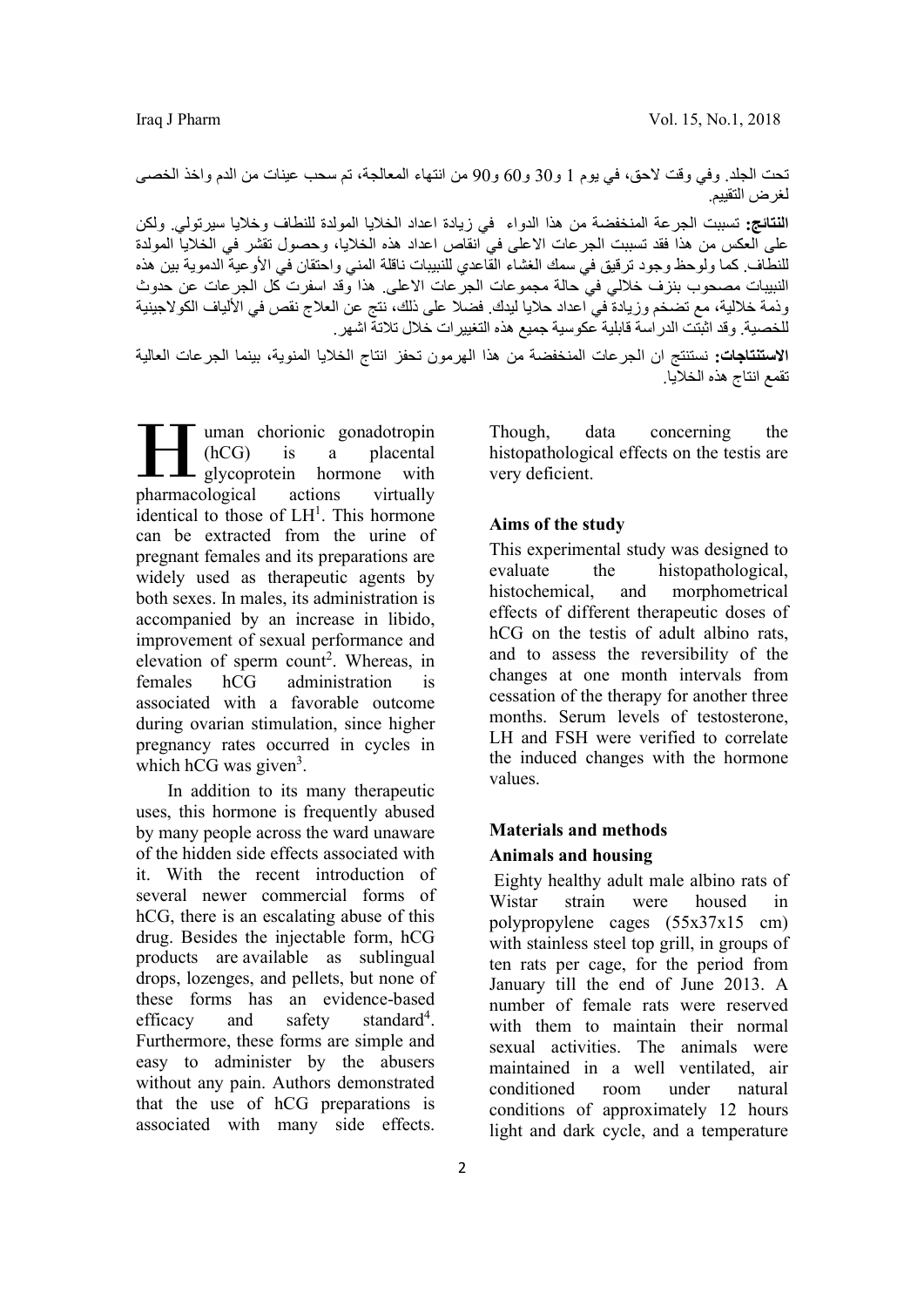of about 25±2ºC. During the whole period, the animals had access to tap water and were fed with commercially prepared food ad libitum.

#### Drug and administration

Human chorionic gonadotropin (Pregnyl®) ampoules were purchased from Organon, the Netherlands. Each ampoule contains 500 IU freeze-dried powder of hCG. The powder was reconstituted with 30 cc normal saline to obtain suitable concentration of the drug. Doses were administered via subcutaneous injections into the dorsal aspect of the rats, between the shoulder blades, by mean of disposable U-100 insulin syringes.

#### Experimental protocol

The rats were divided randomly into 4 groups of 20 animals each; 3 treated groups A, B, and C, while Group D was served as a control. The treated groups were received 10, 50 or 100 IU/kg BW of hCG respectively, whereas the control group received equal amounts of normal saline. The injections were administered to the animals twice weekly for 3 months (total 24 doses). Subsequently, on day 1, 30, 60 and 90 post therapy, 5 rats from each group were anesthetized, blood samples were collected for hormonal assay, and finally the animals were euthanized and sacrificed to obtain the testes for evaluation.

#### Blood samples collection

 The animals were anesthetized by low dose of diethyl ether, after that a needle was inserted through the intercostal space on the left side at the point of maximum intensity of the heart beat, and blood samples were aspirated. The samples were allowed to clot in plain containers and kept in refrigerator.

#### Euthanasia and necropsy

The rats were euthanized by inhalation of an intensive dose of diethyl ether in a Glass desiccator. This practice was performed in accordance with the American Veterinary Medical Association (AVMA) guidelines for the euthanasia of animals (2013). A scissor was used to make a mid ventral incision through the abdomen extending into the scrotal sac to obtain the testes.

#### Fixation, staining and histological examination

The testes were fixed in Bouin's solution. Sequentially, the processed sections were stained with Hematoxylin and Eosin (H&E), Periodic acid-Schiff (PAS) and Van-Gieson's (VG). The stained sections of the control and the treated groups were studied thoroughly under light microscope (Olympus, Tokyo, Japan). And they were analyzed quantitatively using visopan projection microscope (Reichert, Austria).

#### Hormonal assay

 Serum testosterone, LH, and FSH levels were determined using luminescence technology in combination with magnetic micro particles (LIAISON). All hormone assays were run in the same laboratory to eliminate any difference in the results. The values of the control group were considered as standard, and they were compared with the results obtained from the different treated groups.

#### Statistical analysis

Numerical data obtained from each group were expressed as mean±standard deviation (SD). Statistical significance of the data was determined using Student's *t* test. Comparisons of data from different groups were evaluated by ANOVA. P values less than 0.05 were considered statistically significant.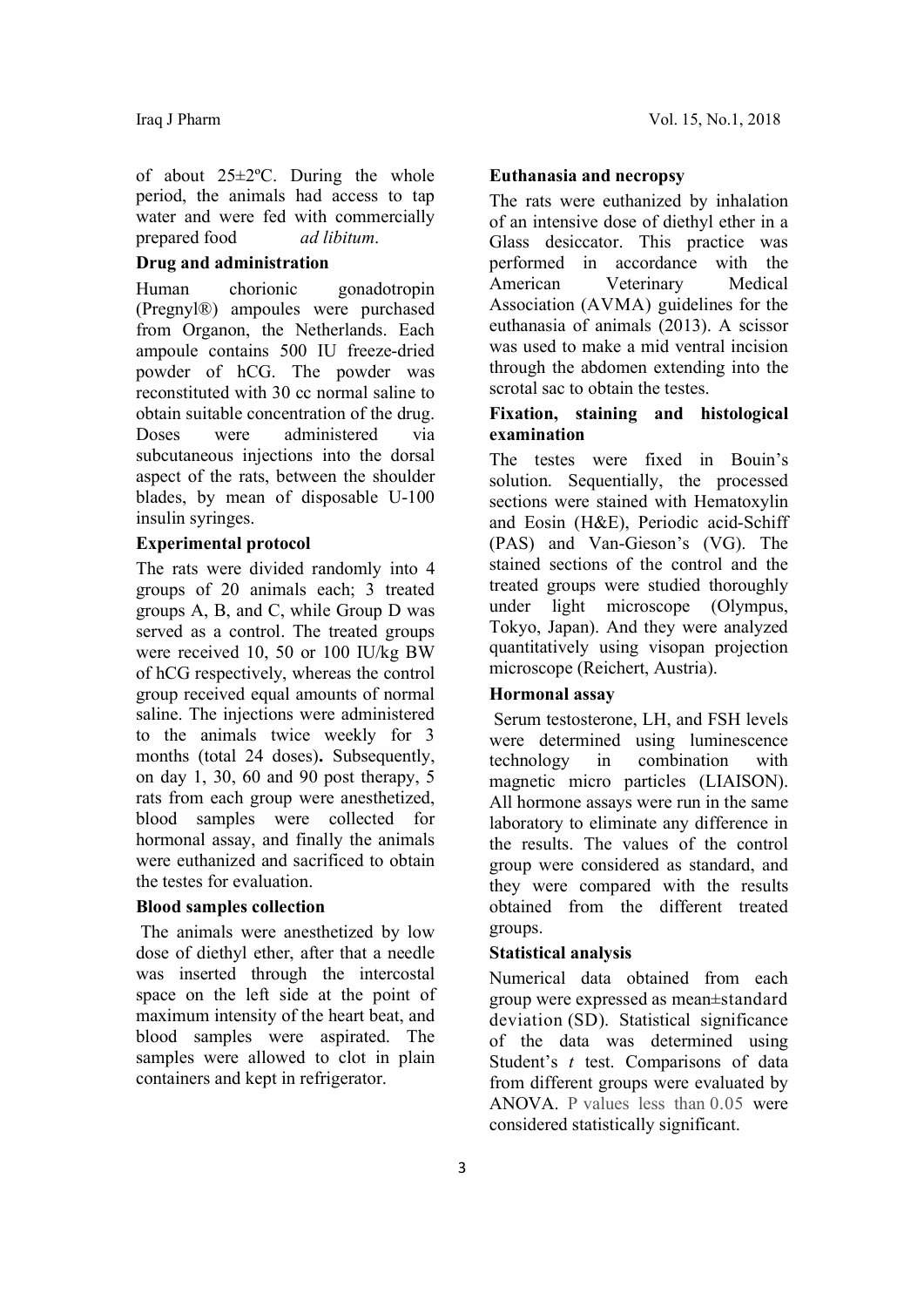#### Results

#### Hormones

Human chorionic gonadotropin therapy resulted in a marked elevation of the serum testosterone, with suppression of both LH and FSH levels. The alteration of the hormone levels was dose dependent. On the other hand, the magnitude of the effects of hCG appear to be dose limited; all data showed no any statistically significant difference between those received 50 or 100 IU/kg BW. Although, all the hormone levels were affected by the therapy, but an extraordinary degree of reduction was detected in FSH levels, which were declined to a very low and undetectable levels in groups B and C.

 Successive evaluation of serum hormone levels manifested sensible and continuous improvement of their values. By the end of first month post therapy, FSH levels showed non significant difference in their values as compared with the normal, while testosterone and LH levels demonstrated variable degrees of recovery at this time. Ultimately, by the end of second month post therapy, the values of testosterone and LH were also analogous to those of the normal (table 1).

#### Microscopical Observations

The parameters of the seminiferous tubules and Leydig cells are presented in tables 2, 3 & 4.

 The different doses of hCG resulted in various multifocal histological changes in the seminiferous tubules and interstitial tissues. Though, the mean seminiferous tubule diameter was not affected by the therapy. All testis sections of group A revealed hypercellularity of the germinal epithelium and dramatic diminution of the tubular lumen (figure 1). Contrary,

Approximately 80% of the seminiferous tubule sections of groups B and C revealed poor differentiation of the germinal epithelium, exfoliation of the spermatogenic cells, with presence of acidophilic material or debris in their lumens (figure 2). Several segments of their tubules were lined with Sertoli cells and spermato-gonia only. Moreover, the therapy caused reduction in the thickness of the basement membrane of all the treated groups, though it was not significant in group A.

 The interstitial spaces of the different dose groups were widened and demonstrated many foci of interstitial oedema. Additionally, frequent dilated and congested inter-tubular blood vessels, ruptured blood capillaries with extra-vasation of RBCs were noticed in the higher dose groups. The therapy also resulted in a dose dependent hyperplasia and non dose dependent hypertrophy of Leydig cells. Morphometric data indicated that the effect of hCG was dose limited, since no significant differences were reported between groups B and C. On the other hand, the histochemical study revealed no alteration in general distribution of the PAS +ve material of the testis (figure 3). Whereas, The VG stained sections showed reduction in collagen fiber content of the seminiferous tubule lamina propria and the interstitial stroma (figure 4).

 The follow up period revealed gradual recovery of the testes of all treated groups. By the end of the second month following the therapy, the vast majority of the seminiferous tubule sections and the interstitial spaces restored their normal histological appearance. Similarly, the morphometric data obtained at this period of time regarding the parameters of seminiferous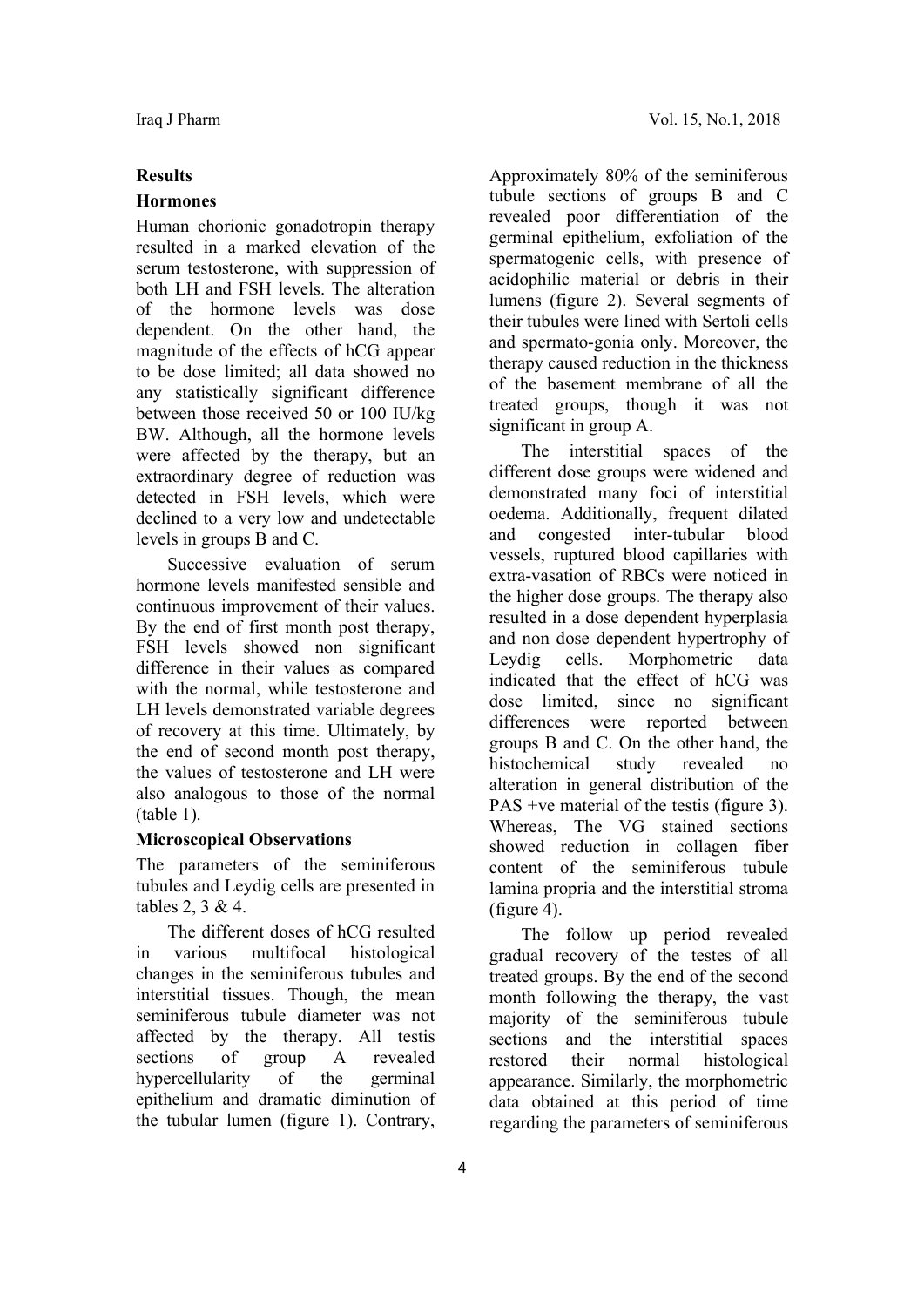tubules, values of spermatogenic and Sertoli cells, as well as the values of Leydig cells, showed no significant difference as compared with the controls. In addition, the recovery of the

collagen fibers of the tubular lamina propria and the interstitial stroma ensued by the end of the third month after cessation of the therapy.

| Group        | <b>Period</b> | <b>Testosterone</b><br>(ng/ml) | LH<br>(mIU/ml)               | <b>FSH</b><br>(mIU/ml)       |  |
|--------------|---------------|--------------------------------|------------------------------|------------------------------|--|
| Control      | All periods   | $1.95 \pm 0.18$                | $0.94 \pm 0.03$              | $1.52 \pm 0.19$              |  |
|              | Day 1         | $3.49 \pm 0.10^*$              | $0.59 \pm 0.11$ <sup>*</sup> | $0.44 \pm 0.09$ <sup>*</sup> |  |
| $\mathbf{A}$ | Day 30        | $3.38 \pm 0.93$ <sup>*</sup>   | $0.78 \pm 0.16$ <sup>*</sup> | $1.38 \pm 0.22$              |  |
|              | Day 60        | $1.99 \pm 0.04$                | $0.88 \pm 0.03$              | $1.49 \pm 0.16$              |  |
|              | Day 90        | $1.97 \pm 0.14$                | $0.92 \pm 0.01$              | $1.51 \pm 0.22$              |  |
|              | Day 1         | $4.84 \pm 0.26$ <sup>*</sup>   | $0.40{\pm}0.07$              | $\leq 0.25$ *                |  |
| $\bf{B}$     | Day 30        | $4.31 \pm 0.72$ <sup>*</sup>   | $0.58 \pm 0.08$ <sup>*</sup> | $1.33 \pm 0.18$              |  |
|              | Day 60        | $2.05 \pm 0.12$                | $0.85 \pm 0.04$              | $1.43 \pm 0.05$              |  |
|              | Day 90        | $2.16 \pm 0.40$                | $0.91 \pm 0.03$              | $1.46 \pm 0.09$              |  |
| $\mathbf C$  | Day 1         | $5.19 \pm 0.45$ <sup>*</sup>   | $0.40{\pm}0.10^*$            | $\leq 0.25$ *                |  |
|              | Day 30        | $3.93 \pm 0.16^*$              | $0.57 \pm 0.09$ <sup>*</sup> | $1.35 \pm 0.17$              |  |
|              | Day 60        | $2.09 \pm 0.19$                | $0.86 \pm 0.03$              | $1.41 \pm 0.08$              |  |
|              | Day 90        | $2.01 \pm 0.16$                | $0.90 \pm 0.01$              | $1.5 \pm 0.19$               |  |

| Table 1: Values of serum hormones level |  |  |  |  |  |
|-----------------------------------------|--|--|--|--|--|
|-----------------------------------------|--|--|--|--|--|

Data are expressed as mean ± SD

\* Values of significant difference at  $p<0.001$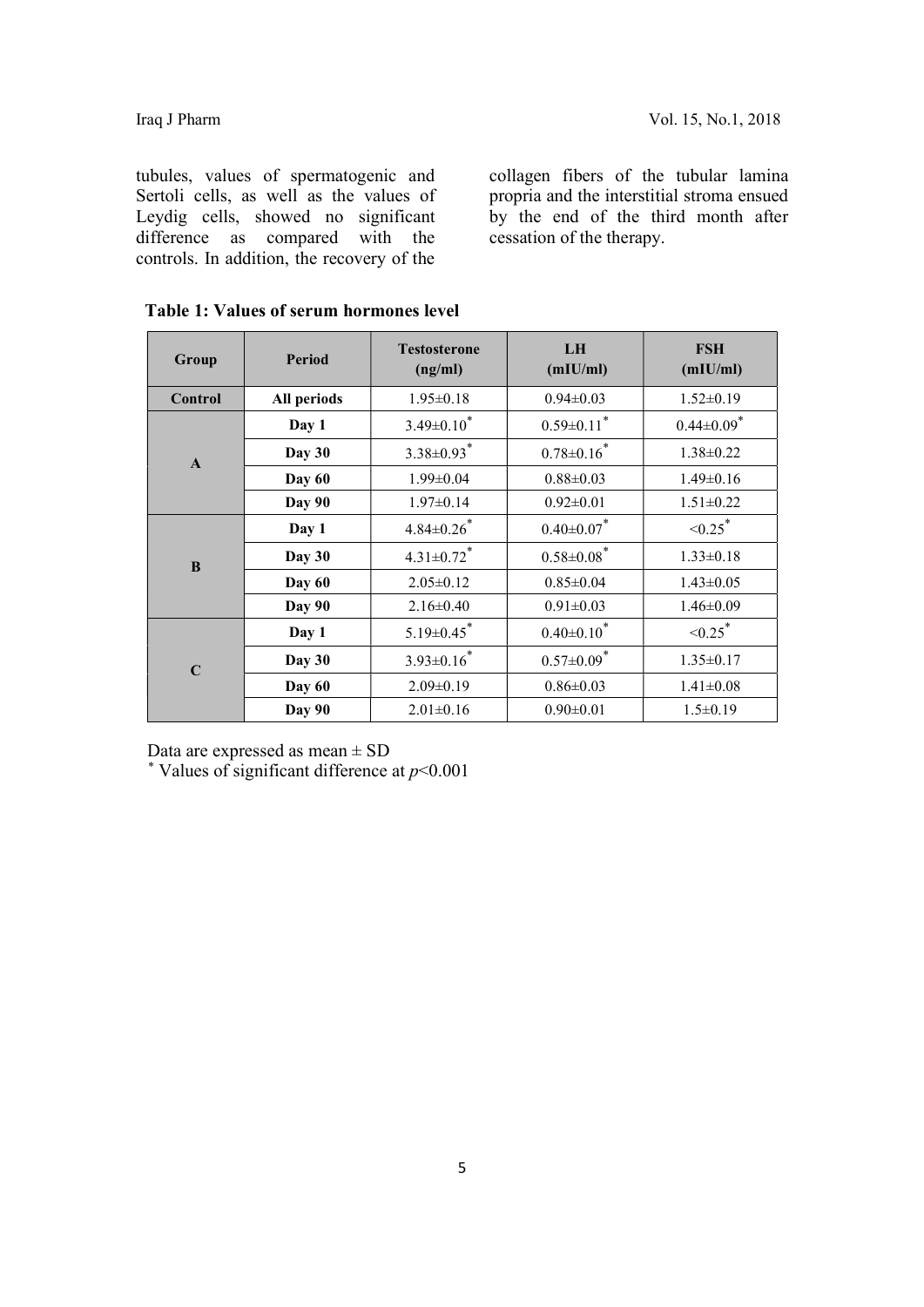| <b>Period</b><br>Group |             | <b>Tubular</b><br>diameter | Luminal<br>diameter             | <b>Germinal</b><br>epithelium<br>thickness | <b>Basement</b><br>membrane<br>thickness |
|------------------------|-------------|----------------------------|---------------------------------|--------------------------------------------|------------------------------------------|
| Control                | All periods | 328.9±20.42                | $135.5 \pm 9.85$                | $94.8 \pm 16.74$                           | $7.9 \pm 0.87$                           |
|                        | Day 1       | $329.8 \pm 18.53$          | $82.3 \pm 21.14$ <sup>*</sup>   | $124.3 \pm 19.34$ <sup>*</sup>             | $7.2 \pm 0.81$                           |
| $\mathbf{A}$           | Day 30      | $332.3 \pm 21.03$          | $93.5 \pm 14.56$ **             | $120.6 \pm 17.92$ <sup>*</sup>             | $7.5 \pm 0.96$                           |
|                        | Day 60      | 328.4±24.27                | $124.7 \pm 20.76$               | $98.6 \pm 20.64$                           | $7.6 \pm 0.93$                           |
|                        | Day 90      | $326.4 \pm 22.36$          | $131.4 \pm 18.97$               | $97.3 \pm 21.66$                           | $7.8 \pm 0.85$                           |
| B                      | Day 1       | $327.1 \pm 16.65$          | $175.4 \pm 25.63$ <sup>*</sup>  | $71.9 \pm 18.31$ <sup>*</sup>              | $4.3 \pm 0.15$ <sup>*</sup>              |
|                        | Day 30      | 325.9±13.74                | $157.6 \pm 20.75$ **            | $83.4 \pm 17.12$ <sup>*</sup>              | $5.7 \pm 0.91$ <sup>*</sup>              |
|                        | Day 60      | 333.4±14.47                | 143.2±17.97                     | $94.7 \pm 15.30$                           | $7.5 \pm 0.84$                           |
|                        | Day 90      | $324.6 \pm 12.56$          | $135.1 \pm 20.36$               | $95.1 \pm 16.61$                           | $7.8 \pm 0.90$                           |
| $\mathbf C$            | Day 1       | 331.2±29.94                | $173.3 \pm 22.02$ <sup>*</sup>  | $74.2 \pm 19.20$ <sup>*</sup>              | $4.6 \pm 0.97$                           |
|                        | Day 30      | $329.4 \pm 17.09$          | $152.1 \pm 18.84$ <sup>**</sup> | $85.3 \pm 19.49$ <sup>*</sup>              | $5.4 \pm 0.70$ <sup>*</sup>              |
|                        | Day 60      | $327.7 \pm 19.15$          | $140.5 \pm 12.87$               | $94.1 \pm 11.62$                           | $7.4 \pm 0.86$                           |
|                        | Day 90      | $330.2 \pm 24.08$          | $133.4 \pm 10.44$               | $96.6 \pm 20.53$                           | $7.9 \pm 0.86$                           |

Table 2: Parameters of the seminiferous tubules (µm)

Data are expressed as mean  $\pm$  SD

\* Values of significant difference at  $p$ <0.005

\*\* Values of significant difference at  $p$  < 0.05

| Table 3: Values of the spermatogenic and Sertoli cells |
|--------------------------------------------------------|
|--------------------------------------------------------|

| Group        | Period        | Spermatogonia                 | <b>Spermatocytes</b>           | <b>Spermatids</b>              | Sertoli cells                |
|--------------|---------------|-------------------------------|--------------------------------|--------------------------------|------------------------------|
| Control      | All periods   | $38.8 \pm 8.43$               | $102.6 \pm 11.63$              | $168.4 \pm 17.53$              | $15.1 \pm 4.2$               |
| $\mathbf{A}$ | Day 1         | $49.6 \pm 14.91$ <sup>*</sup> | $121\pm16.60$ <sup>*</sup>     | $197.4 \pm 17.31$ <sup>*</sup> | $21.6 \pm 6.69$ <sup>*</sup> |
|              | Day 30        | $46.2 \pm 11.51$ <sup>*</sup> | $114.6 \pm 20.72$ <sup>*</sup> | $182.2 \pm 12.22$ <sup>*</sup> | $18.80\pm2.38$ <sup>*</sup>  |
|              | Day 60        | $40.6 \pm 10.11$              | $106.6 \pm 8.09$               | $171.4 \pm 17.83$              | $15.6 \pm 2.59$              |
|              | Day 90        | $39.6 \pm 4.89$               | $101.1 \pm 14.20$              | $172.1 \pm 11.44$              | $15.5 \pm 4.35$              |
| B            | Day 1         | $25.8 \pm 7.12$ <sup>*</sup>  | $61.3 \pm 12.67$ <sup>*</sup>  | $96.8 \pm 11.80$ <sup>*</sup>  | $8.7 \pm 2.56$ <sup>*</sup>  |
|              | Day 30        | $33.9 \pm 10.44$ <sup>*</sup> | $81.6 \pm 13.58$ <sup>*</sup>  | $116.7 \pm 15.90$ <sup>*</sup> | $12.8 \pm 3.55$ <sup>*</sup> |
|              | Day 60        | 37.7±4.29                     | $95.6 \pm 13.78$               | $157.8 \pm 11.09$              | $14.3 \pm 4.93$              |
|              | Day 90        | $36.9 \pm 7.25$               | $104.7 \pm 10.09$              | $174.2 \pm 21.33$              | $14.7 \pm 5.19$              |
| $\mathbf C$  | Day 1         | $27.9 \pm 9.84$ <sup>*</sup>  | $59.9 \pm 16.34$ <sup>*</sup>  | $94.1 \pm 17.11$ <sup>*</sup>  | $8.3 \pm 4.38$ <sup>*</sup>  |
|              | Day 30        | $36.1 \pm 8.57$ *             | $78.5 \pm 9.11$ *              | $122.5 \pm 21.40$ <sup>*</sup> | $12.4 \pm 5.10^*$            |
|              | Day 60        | $37.2 \pm 8.33$               | $98 \pm 9.10$                  | $160.1 \pm 20.29$              | $13.6 \pm 4.10$              |
|              | <b>Day 90</b> | $38.6 \pm 7.54$               | $102.8 \pm 12.85$              | $169.5 \pm 20.66$              | $15.8 \pm 5.76$              |

Data are expressed as mean value/seminiferous tubule cross section  $\pm$  SD

\* Values of significant difference at  $p<0.05$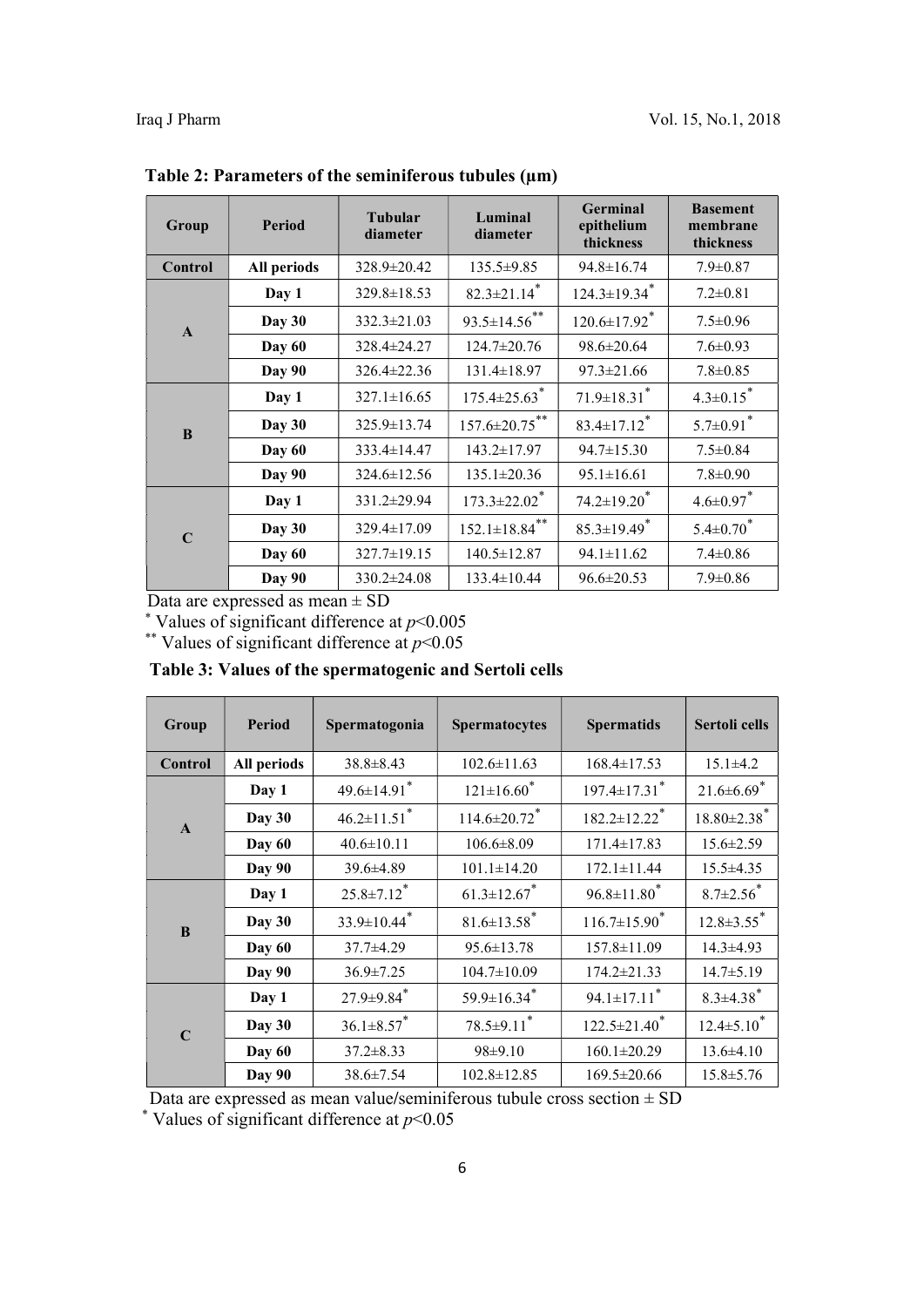| Group        | <b>Period</b> | Number of Leydig cells /<br>interstitial space | <b>Diameter of Leydig cells</b><br>$(\mu m)$ |
|--------------|---------------|------------------------------------------------|----------------------------------------------|
| Control      | All periods   | $14.3 \pm 2.27$                                | $5.8 \pm 0.93$                               |
|              | Day 1         | $21.6 \pm 2.56$                                | $7.2 \pm 0.53$ <sup>*</sup>                  |
| $\mathbf{A}$ | Day 30        | $20.1{\pm}1.86^{*}$                            | $6.8{\pm}0.76^{*}$                           |
|              | Day 60        | $15.2 \pm 3.67$                                | $5.9 \pm 1.10$                               |
|              | Day 90        | $14.5 \pm 5.39$                                | $5.9 \pm 0.64$                               |
|              | Day 1         | $30.8 \pm 3.70$ <sup>*</sup>                   | $7.3 \pm 0.43$ <sup>*</sup>                  |
| $\bf{B}$     | Day 30        | $23.7 \pm 3.42$ <sup>*</sup>                   | $6.7{\pm}0.88^{*}$                           |
|              | Day 60        | $16.1 \pm 6.72$                                | $6.1 \pm 0.73$                               |
|              | Day 90        | $15.2 \pm 7.47$                                | $6 \pm 0.90$                                 |
| $\mathbf C$  | Day 1         | $31.4 \pm 3.87$ <sup>*</sup>                   | $7.1 \pm 0.79$ <sup>*</sup>                  |
|              | Day 30        | $24.2 \pm 3.90$ <sup>*</sup>                   | $6.9 \pm 0.53$ <sup>*</sup>                  |
|              | Day 60        | $16 \pm 8.80$                                  | $6.2 \pm 0.38$                               |
|              | Day 90        | $14.9 \pm 9.34$                                | $6\pm 0.49$                                  |

#### Table 4: Parameters of Leydig cells

Data are expressed as mean  $\pm$  SD

\* Values of significant difference at  $p<0.005$ 



Figure 1: A photomicrograph of a section in the testis of a rat from group A, on day 1 post treatment, showing seminiferous tubules with hypercellularity and narrow lumen (arrows),  $(H \& E \, x100)$ .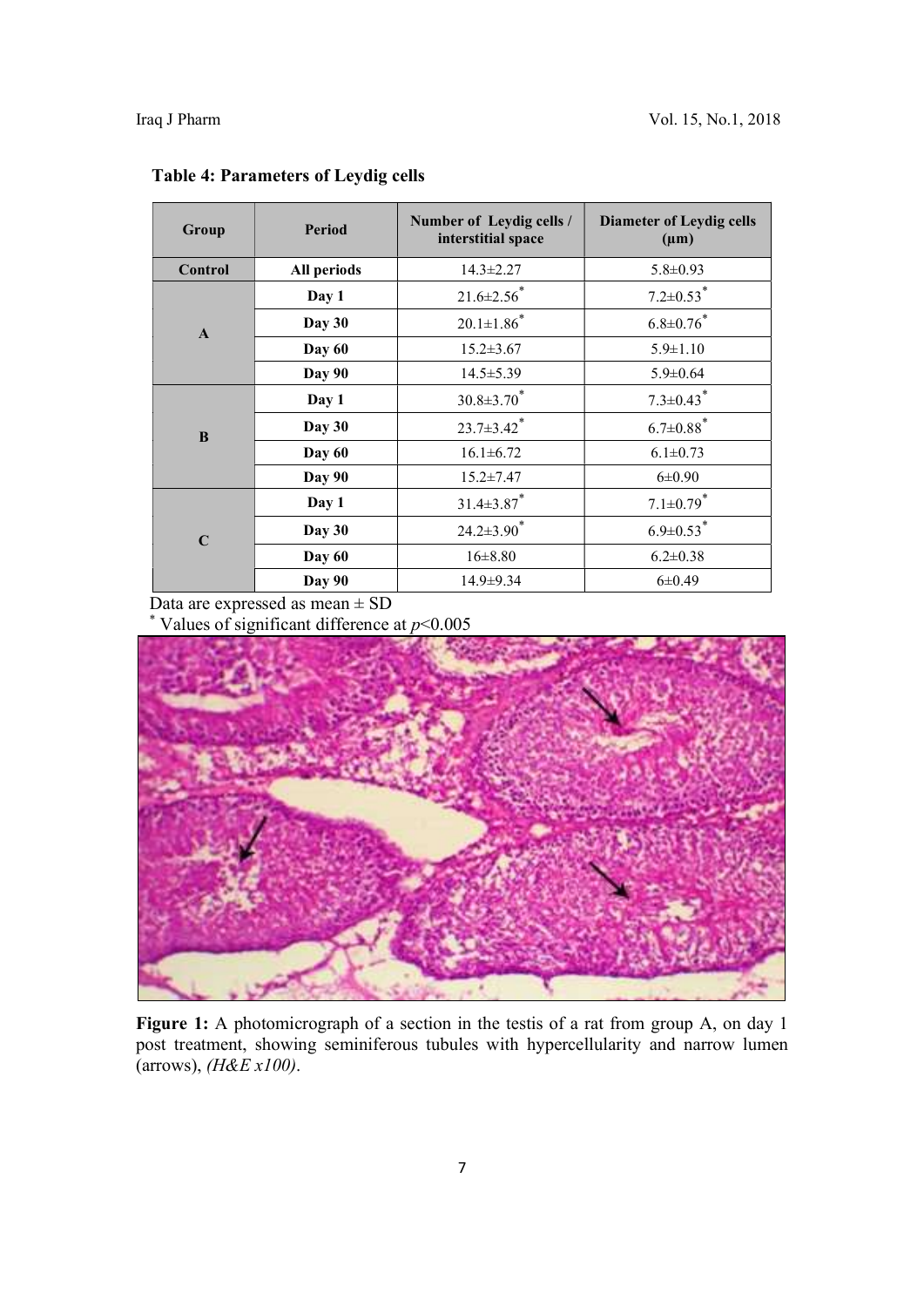

Figure 2: A photomicrograph of a section in the testis of a rat from group B, on day 1 post treatment, showing seminiferous tubules with hypocellularity, exfoliation of the germ cells, and cell debris (arrows), others with normal cellularity (arrowheads), (H&E x100).



Figure 3: A photomicrograph of a section in the testis of a control rat, showing intense PAS reaction in the basement membrane (arrow), spermatids (arrowheads), and Leydig cells (curved arrow), (PAS x400).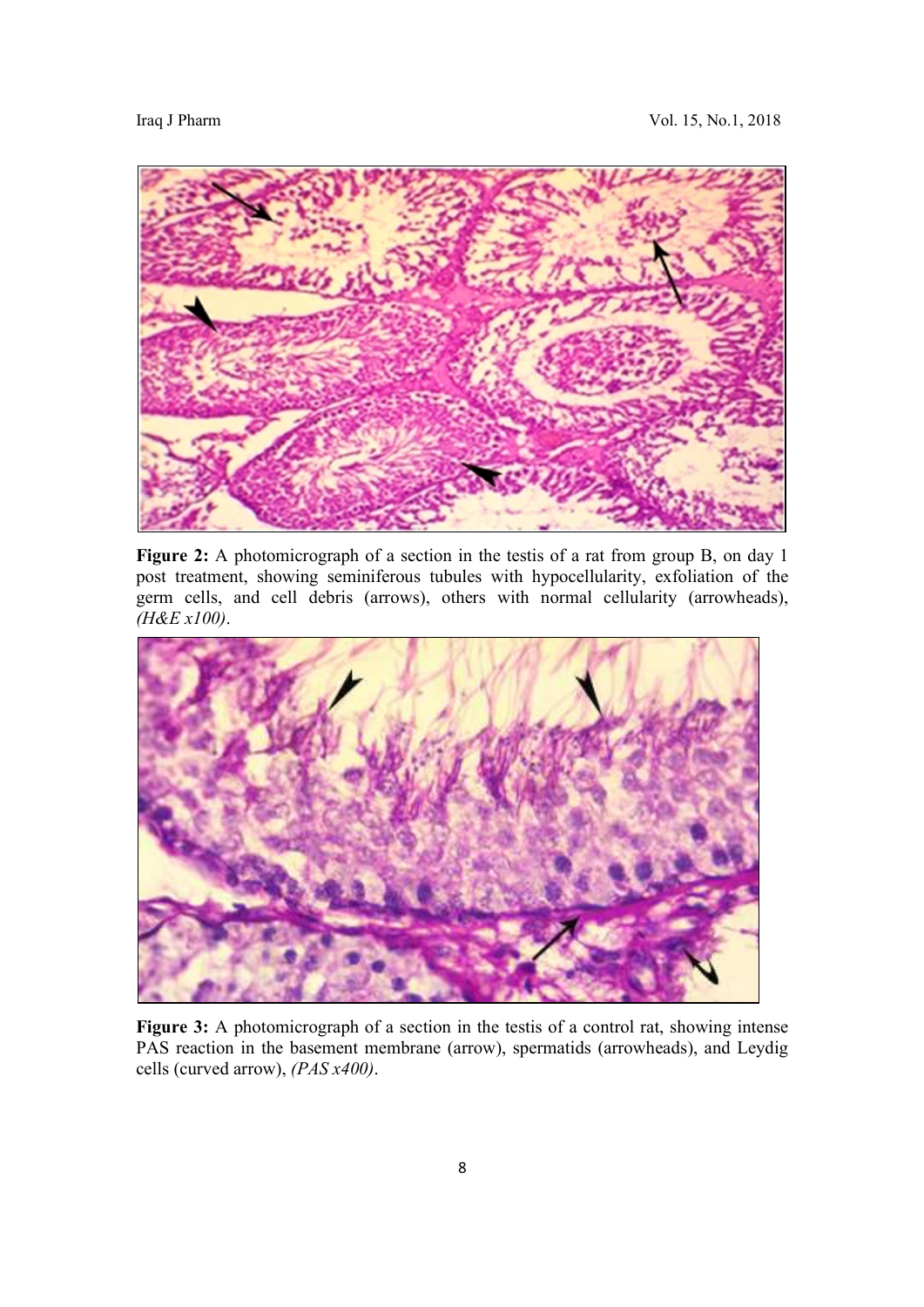

Figure 4: A photomicrograph of a section in the testis of a rat from group A, on day 1 post treatment showing decrease in the collagen fiber content (VG x100).

#### **Discussion**

Studies confirmed that both FSH and LH act on the testis to regulate spermatogenic potential. LH binds to receptors on the surface of Leydig cells and stimulates the production of testosterone, which diffuses into the seminiferous tubules. Within the seminiferous tubules only Sertoli cells possess receptors for testosterone and FSH, thus these cells are the major targets of the ultimate hormonal signals that regulate spermatogenesis $<sup>5</sup>$ .</sup>

 Testosterone is obligatory for spermatogenesis, while FSH plays a valuable role in this process<sup>6</sup>. Several researches have been performed to evaluate the relative role of FSH in restoration of normal spermatogenesis. Studies on human and mice affirmed that FSH is not essential for spermatogenesis but is required for quantitatively normal sperm  $production<sup>7</sup>$ . . Conversely, Monkeys with long term immunization

against FSH developed oligospermia or azoospermia, in case of oligospermia the few sperms left were probably functionally impaired, as these monkeys were infertile. Similar findings have been detected in human volunteers receiving vaccine against FSH; they revealed alteration in the parameters of sperm quality $8$ . . Data from mice lacking FSH revealed reduction in sperm count and motility, however all stages of spermatogenesis were identified among some of the tubules of these mice<sup>9</sup>. Indicating that elimination of FSH not only causes quantitatively, but also qualitatively damage of spermatogenesis.

Takashi et al.  $(2007)^{10}$  stated that FSH promotes the secretion of various growth factors by Sertoli cells that then stimulate spermatogenesis. William and Jing  $(2005)^5$  established that binding of FSH to its receptor activates at least five signaling pathways in Sertoli cells which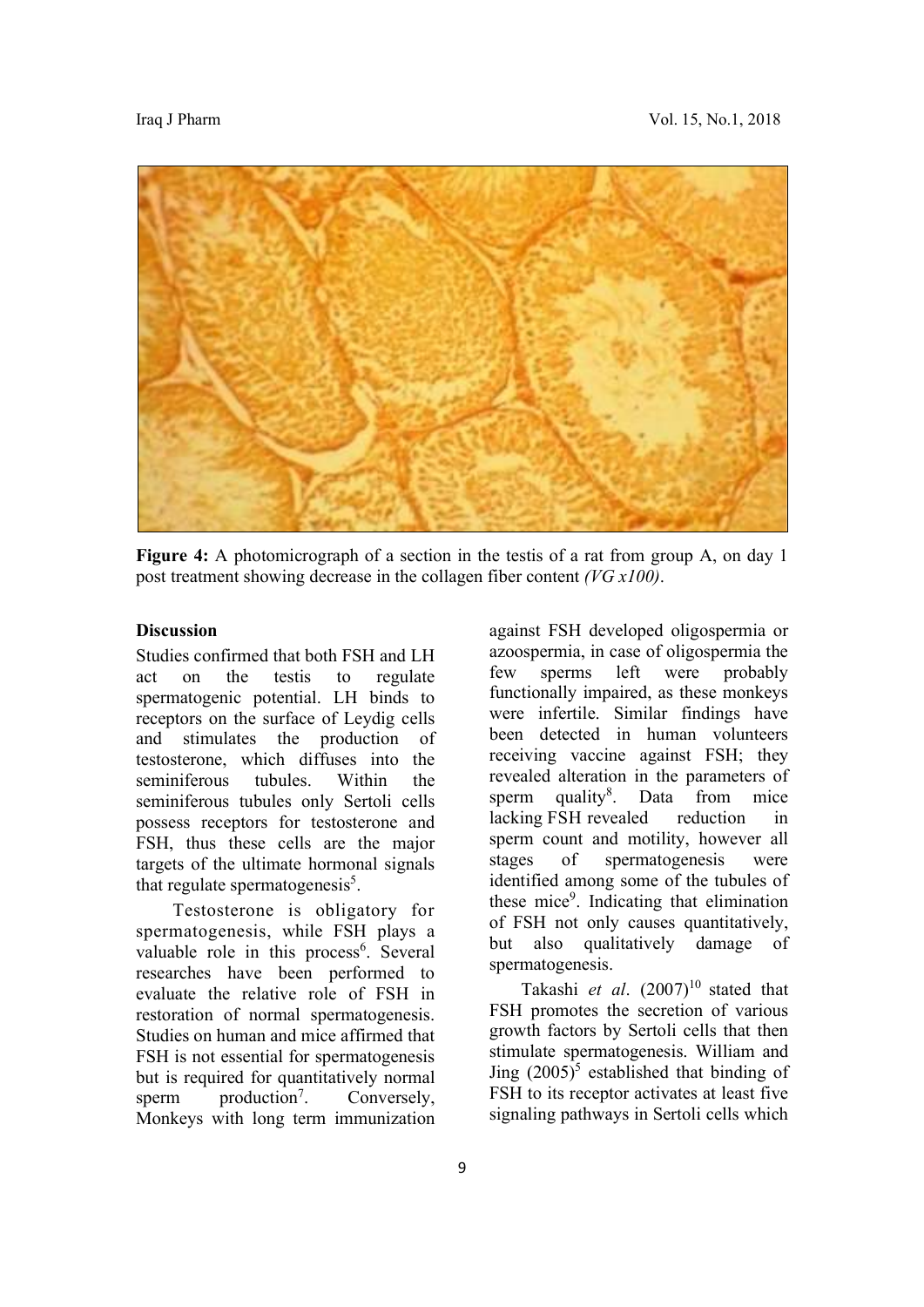promote sperm production. Moreover, Dama and Singh  $(2009)^{11}$  explained the effect of FSH on spermatogenesis via formation of Androgen-Binding Protein (ABP) by the Sertoli cells, this protein is required to maintain high local concentration of androgens in the seminiferous tubules. Thus, the suppression of FSH level reduces the intratesticular testosterone.

 According to these studies and in agreement with Da-Nian and Mary  $(2000)^{12}$  both FSH and testosterone are involved as synergistic in the process of spermatogenesis. The results of this experimental study might explain the declaration of Slowikowska and Kula  $(1994)^{13}$  who stated that only the lowest doses of hCG stimulate the spermatogenesis, while higher doses suppress it. Rats of group A manifested an elevated serum level of testosterone, but at the same time their serum level of FSH was lower than that of the normal. However, the synergistic activity of this FSH level with the high testosterone level achieved by the hCG therapy appeared to be sufficient to enhance spermatogenesis, which was manifested as hypercellularity of the seminiferous tubules with narrowing if their lumens. In contrast, rats of groups B and C showed higher testosterone levels, nevertheless their serum FSH dropped to undetectable levels, so they demonstrated lessening in number of the spermatogenic cells with widening of the seminiferous tubule lumen. However, no complete germ cell loss was detected in these groups, probably due to the synergistic action of the small FSH-like activity of hCG which has been described by Kitanaka et al.  $(1994)^{14}$ . Although, Ihsan et al.  $(2006)^{15}$ ; Kaya et al.  $(2006)^{16}$  reported cases of Sertoli cell

only appearance in rats received 50 IU of hCG once daily for 15 days.

 It is generally accepted that Sertoli cells provide critical factors necessary for the successful progression of spermatogonia into spermatozoa. Previous authors have been believed that Sertoli cells stopped proliferating at puberty and became terminally differentiated quiescent cells. However, recent study by Meachem et al.  $(2007)^{17}$ showed that adult Sertoli cells can retain their proliferative ability and they are capable to re-acquire features reminiscent of immature Sertoli cells. Furthermore, Sofikitis *et al.* (2005)<sup>18</sup> stated that Sertoli cells limit the expansion of the spermatogonial population, with each Sertoli cell supporting a defined number of germ cells. Accordingly, the increase in the number of spermatogenic cells was accompanied with proliferation of Sertoli cells, which took place probably due to the mitotic activity of FSH on Sertoli cells which has been stated by Charles et al.  $(2003)^{19}$ . Contrary, the acute FSH suppression in groups B and C immediately after the hCG resulted in reduction in the number of Sertoli cells, as affirmed by Sarah *et al.*  $(2005)^{20}$ .

William and Jing  $(2010)^{-21}$ reported that spermatocytes and round spermatids are connected to Sertoli cells via desmosomes that use intermediate filaments as their attachment sites. Lynda *et al.*  $(2002)^{22}$ established that disturbance of these intercellular junctions leads to loss of germ cell adherence to Sertoli cell and this will result in exfoliation of the germ cells. Moreover, O'Donnell *et al.* (2000)<sup>23</sup> concluded that these junctional complexes are likely dependent on intratesticular testosterone concentration.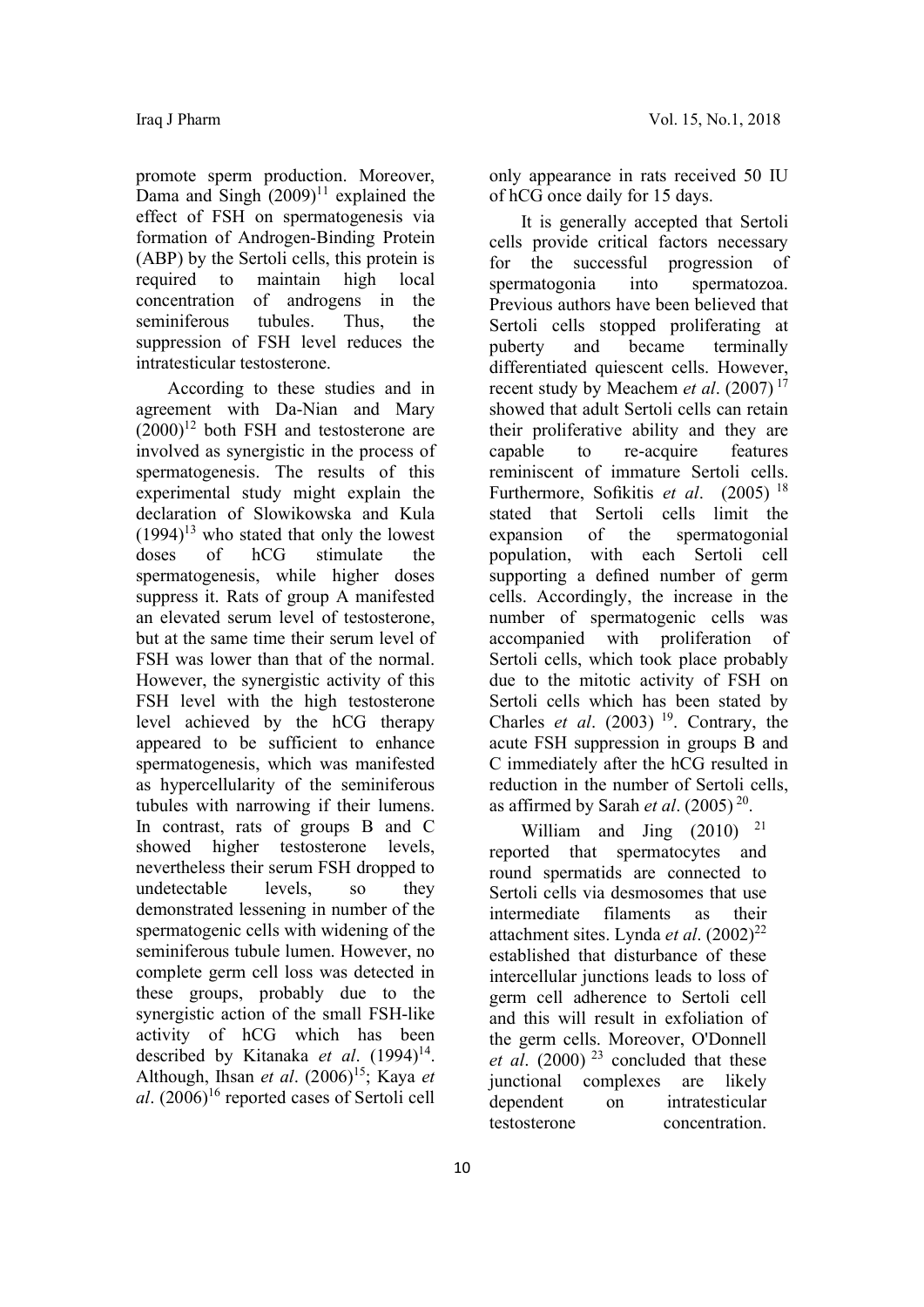Accordingly, the suggested suppression of intratesticular testosterone concentration due to the extremely low FSH serum levels achieved in groups B and C resulted in exfoliation of the germ cells into the lumen of the seminiferous tubules.

 The observation of seminiferous tubule segments lined with Sertoli cells and spermatogonia only in this study is consistent with that of Kerr and Sharpe  $(1989)^{24}$  who noticed foci of seminiferous tubules with partial loss of spermatogonia and primary spermatocytes associated with hCG therapy. They stated that following stimulation of the Leydig cells by hCG, the inter-tubular tissue exhibits an inflammatory-type response and this is associated with focal tissue destruction in the seminiferous tubules. However, this damage is temporary and appears to be reversible, which is in agreement with Hiertkvist et al.  $(1993)^{25}$  who noticed no tubular damage in the testis of cryptorchid boy studied 6-12 months after the last hCG injection.

In accordance with Stina et al.  $(2004)^{26}$  hCG therapy is associated with interstitial oedema. Many mechanisms were suggested to predispose for this oedema. Ergun et al. (1997)<sup>27</sup> indicated that testicular blood flow and vascular permeability are increased after hCG treatment. Furthermore, Bergh and Damber  $(1993)^{28}$  stated migration of polymorph nuclear lymphocytes in testicular post capillary venules following hCG therapy influencing an inflammation-like reaction and testicular edema. Such inflammation-like morphological changes have also been shown by Hjertkvist et al.  $(1993)^{25}$  in biopsies obtained at surgery performed

at the end of unsuccessful hCG treatment of boys with cryptorchidism. More recently, Alfonso *et al.*  $(2013)^{29}$  find that hCG treatment causes an increase of Leydig cells production of vascular endothelial growth Factor (VEGF), a major regulator of blood vessel growth and permeability, with an effect of 50,000 times higher than the histamine, whose action is principally expressed in the local tissue, they stated that this factor plays an important role in this oedema.

 The findings of dilated and congested blood vessels within the testis as well as rupture blood capillaries are consistent with many other researchers. Kaleva et al.  $(1996)^{30}$ ; Dunkel et al.  $(1997)^{31}$  have been reported an increase in volume density of testicular blood vessels and occurrence of interstitial bleeding in the testis of hCG treated boys. The vascular effect of hCG on the testis is probably due to increased testicular metabolism and accumulation of vasodilative metabolites<sup>29</sup>. Since a direct action of hCG on the testicular vessels seems unlikely, as this mechanism will require specialized vascular receptors to distinguish this organ from other organs which are unresponsive to hCG.

 The thinning of seminiferous tubule basement membrane as well as the reduction in collagenous fiber content of the seminiferous tubule lamina propria and the interstitial stroma observed in the current work are supported by the findings of Favorito *et al.*  $(2005)^{32}$  who used stereological methods for quantification of the collagen fibers of cryptorchid patients treated with hCG. They showed that the testicular interstitium and the lamina propria of the seminiferous tubules of patients treated with hCG contained less collagen fibers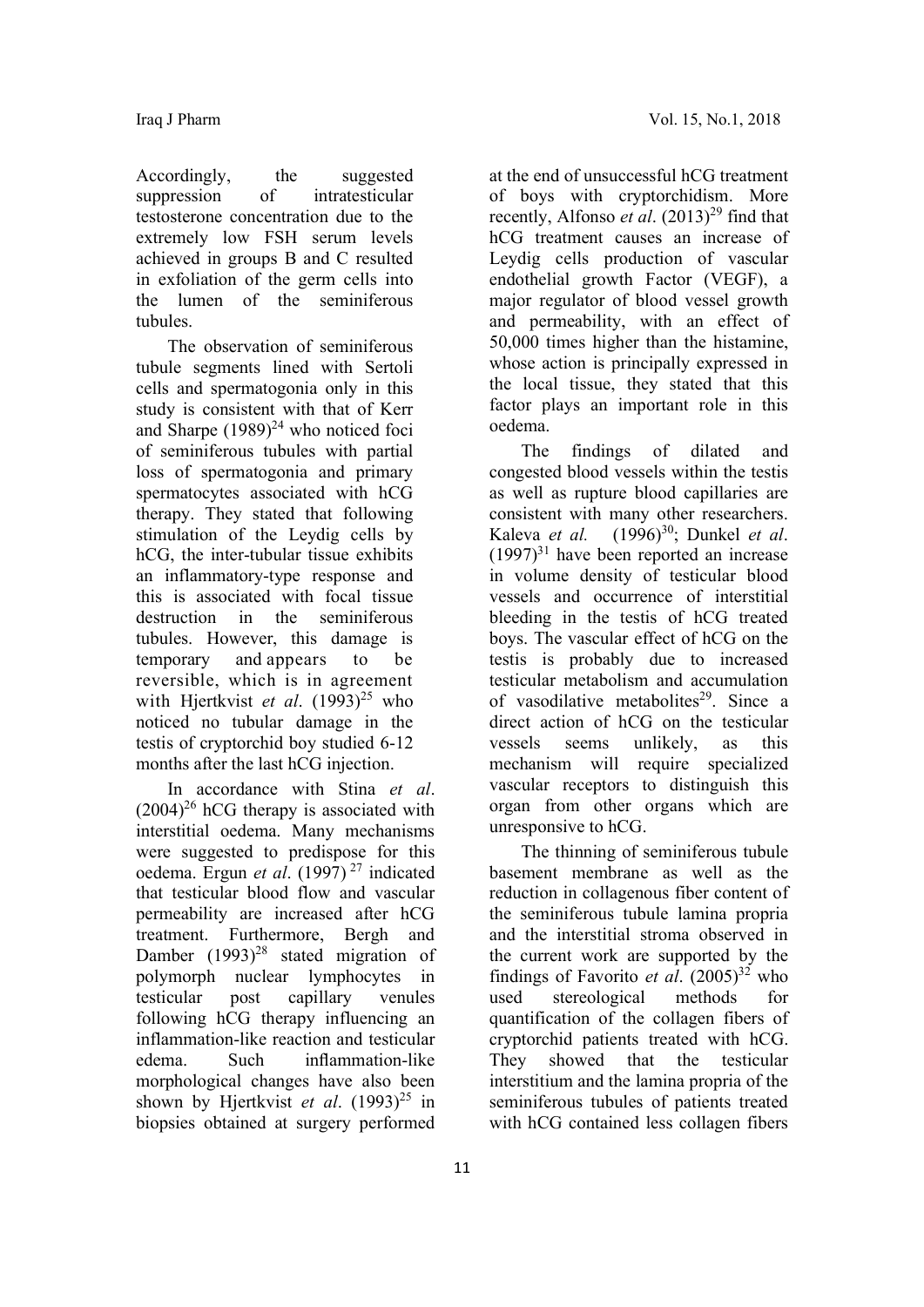when compared with the testes of non treated patients, and they stated that this reduction is almost temporary. Our findings support this declaration; at the end of the third month post therapy, the density of the collagen fibers of the tubular lamina propria and the interstitial stroma was essentially similar to that of the controls.

 It is well accepted that testosterone plays an important role in regulation of the testicular collagen fiber concentrations. The decline in testosterone level with aging has been found to be associated with an augmentation in the volume of collagen fibers in the intercellular matrix of the testis $33$ . In contrast, the elevated serum testosterone level manifested at the early stages of this study appears to have a crucial role in reduction of testicular collagen fiber content of the treated rats. This explanation is supported by the fact that the improvement of the collagen fiber content was parallel to the recovery of the serum testosterone levels.

 As regards to Leydig cells, the average number of these cells was counted per interstitial space according to Nabil *et al.*  $(2005)^{34}$ . The observations of this study are in agreement with those of Scott *et al.* (1990)<sup>35</sup> who pointed out that long term treatment of prepubertal or adult rats with hCG or LH results in hyperplasia and hypertrophy of their Leydig cells. Similarly, Kent and Kenneth  $(1980)^{36}$  stated that Leydig cell clusters in adult testes enlarge considerably under treatment with excess of hCG or LH. Bergh  $(1987)^{37}$ noticed an increase in the volume density of Leydig cells in cryptorchid adult rat after a single injection of hCG.

 It has been suggested that in response to hCG stimulation, hypertrophy precedes hyperplasia of

Leydig cells. Lamano et al.  $(1987)^{38}$ affirmed that hypertrophy plays a more important role in the enhancement of Leydig cells secretory activity in the initial phase of hCG stimulation, while the subsequent hyperplasia seems to become relatively more important in longer periods of treatment. This hyperplasia occurred either due to the over-stimulation of Leydig cells by the hCG, since its signaling plays a major role in Leydig cell proliferation as confirmed by Susana *et al.*  $(2003)^{39}$ , or possibly because of maturation of Leydig cell precursors (fibroblast-like cells) in the testis interstitium. Lejeune et al.  $(1998)^{40}$  stated that hCG has the ability to stimulate the differentiation of these precursors into their adult type.

 Our data suggested that cessation of further stimulation of Leydig cells after withdrawal of the drug caused gradual reduction in the number of these cells, as the excess of Leydig cells was possibly removed by apoptosis (programmed cell death), and each cell was returned back to its normal size due to the restoration of normal tropic hormonal stimulation.

#### Conclusions

Administration of hCG affected the seminiferous tubules and the interstitium of the testis. Only the low dose stimulated the spermatogenesis, whereas higher doses suppressed sperm production. Repeated doses of hCG caused hyperplasia and hypertrophy of Leydig cells, interstitial oedema and bleeding. hCG therapy caused reduction in the collagen fibers of the testis, but not affected the general distribution of the PAS +ve material. All these changes are reversible within 3 months.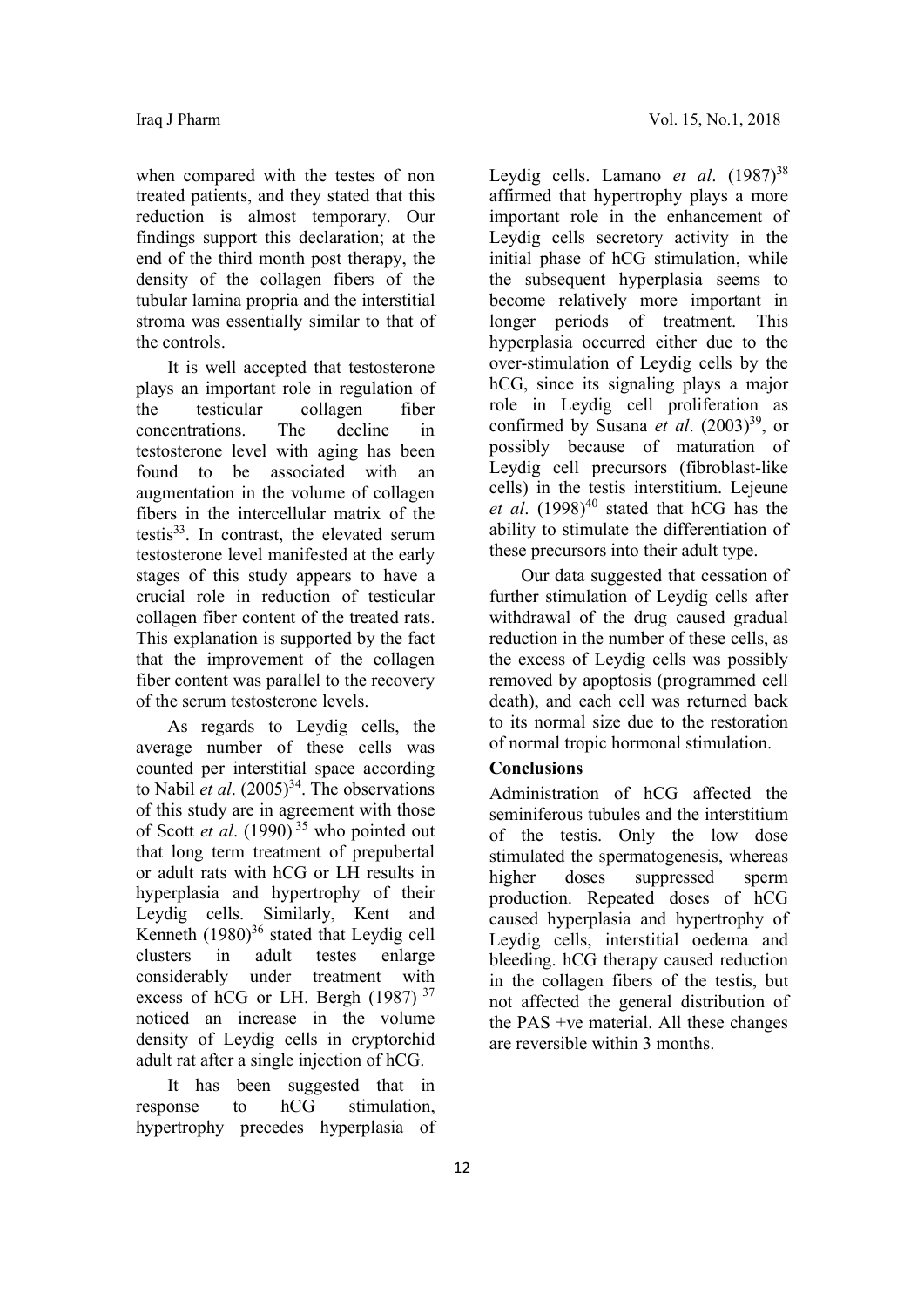#### References

- 1. Anne Cailleux-Bounacer, Yves Reznik, Bruno Cauliez, et al. Evaluation of endocrine testing of Leydig cell function using extractive and recombinant human chorionic gonadotropin and different doses of recombinant human LH in normal men. European Journal of Endocrinology 2008; 159: 171-78.
- 2. Mazhar Mushtaq, Saghir Ahmed, Abdus Salam, et al. Human Chorionic Gonadotropin (hCG): A treatment of oligospermia. Pak J Med Sci 2007; 23(6): 840-6.
- 3. Mohamed F Mitwally, Sonya Abdel-Razeq and Robert F Casper. Human chorionic gonadotropin administration is associated with high pregnancy rates during ovarian stimulation and timed intercourse or intrauterine insemination. Reproductive Biology and Endocrinology 2004; 2:55.
- 4. Goodbar NH, Foushee JA, Eagerton DH, et al. Effect of the human chorionic gonadotropin diet on patient outcomes. Annals of Pharmacotherapy 2013; 47(5): 23.
- 5. William H Walker and Jing Cheng. FSH and testosterone signaling in Sertoli cells. Reproduction 2005; 130: 15-28.
- 6. Saleela M Ruwanpura, Robert I McLachlan and Sarah J. Meachem hormonal regulation of male germ cell development. Journal of Endocrinology 2010; 205: 117-31.
- 7. Vaskivuo TE, Aittomaki K, Anttonen M, et al. Effects of folliclestimulating hormone (FSH) and human chorionic gonadotropin in individuals with an inactivating

mutation of the FSH receptor. Fertil Steril 2002; 78(1):108-13.

- 8. Zitzmann M, Behre HM and Kliesch S. Gonadotropin treatment in male Infertility. Journal Reproduktionsmed Endokrinol 2013; 10 (1): 23-8.
- 9. Cathryn A Hogarth and Michael D Griswold The key role of vitamin A in spermatogenesis. J Clin Invest 2010; 120(4): 956-62.
- 10. Takashi O, Hideyuki M, Chiemi M, et al. Follicle-Stimulating Hormone induces spermatogenesis mediated by androgen production in Japanese Eel. Biology of Reproduction 2007; 77(6): 970-7.
- 11. Dama Madhukar and Singh Rajender. Hormonal treatment of male infertility: promises and pitfalls. Journal of Andrology 2009; 30(2): 95–112.
- 12. Da-Nian QIN and Mary A Lung. Studies on relationship between testicular capsule and sperm transport in rat testis. Asian Journal of Andrology 2000; 2: 191-98.
- 13. Slowikowska-Hilczer J and Kula K Comparison between the influence of estradiol benzoate, testosterone propionate and human chorionic gonadotropin on initiation of spermatogenesis in the rat. Ginekol Pol 1994; 65(2):53-7.
- 14. Kitanaka C, Matsutani M, Sora S, et al. Precocious puberty in a girl with an hCG-secreting suprasellar immature teratoma: Case report. J Neurosura 1994; 81(4): 601-4.
- 15. Ihsan M Karaman, Cevdet Kaya, Metin Ozturk, et al. The effects of human chorionic gonadotrophin on normal testicular tissue of rats: dose-dependence and reversibility.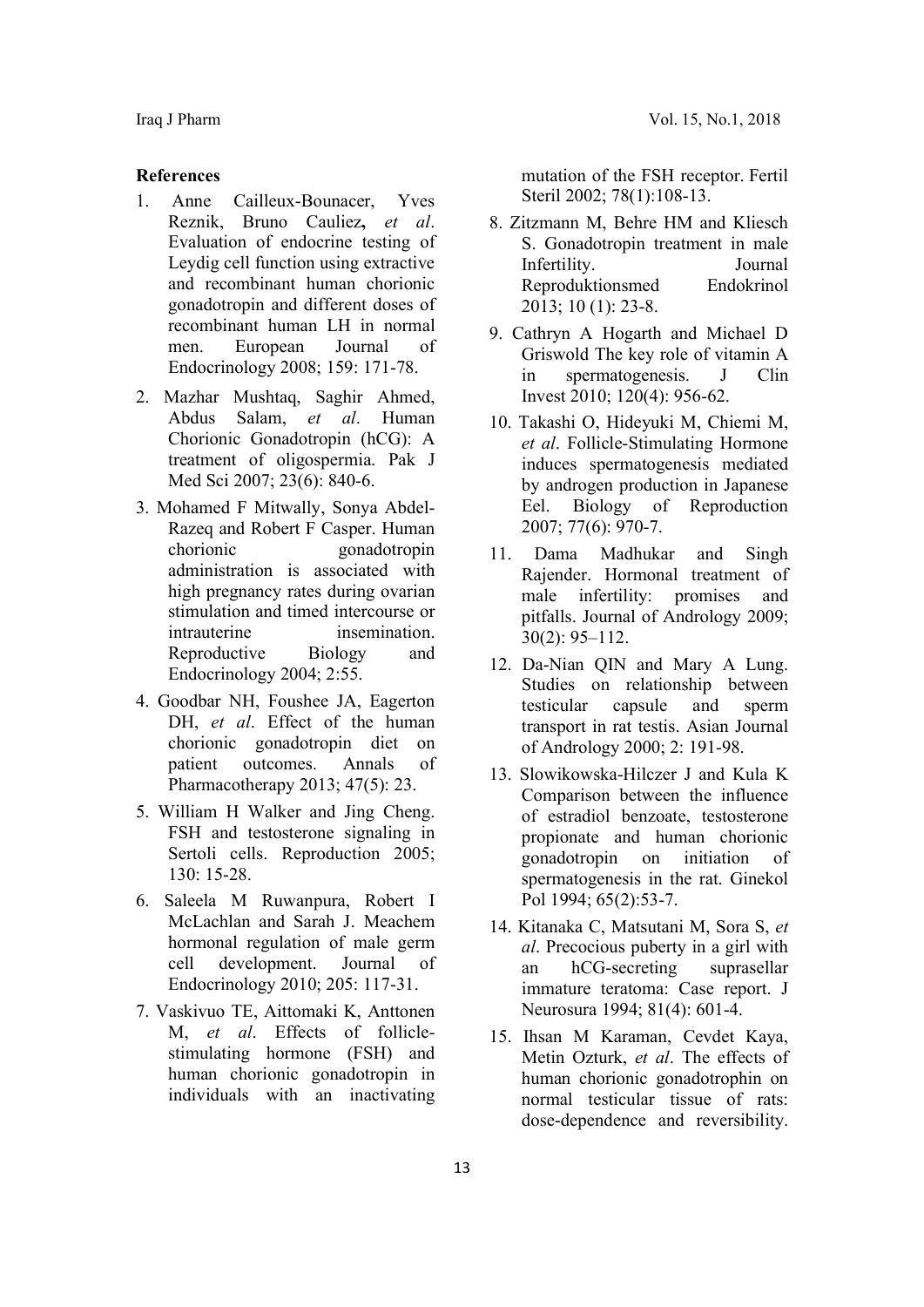BJU International 2006; 97(5): 1116-8.

- 16. Kaya C, Karaman MI, Pirincci N, et al. Human chorionic gonadotropin deteriorates the histology of rat Testes. Urol Int 2006; 76: 274-7.
- 17. Meachem SJ, Schlatt S, Ruwanpura SM, et al. PG The effect of testosterone, dihydrotestosterone and estradiol on the re-initiation of spermatogenesis in the adult photoinhibited Djungarian hamster. Journal of Endocrinology 2007; 192: 553-61.
- 18. Sofikitis N, Pappas E, Kawatani A, et al. Efforts to create an artificial testis: culture systems of male germ cells under biochemical conditions resembling the seminiferous tubular biochemical environment. Human Reproduction Update 2005; 11(3): 229–59.
- 19. Charles MA, Alvaro G, Jenny S, et al. Complete Sertoli cell proliferation induced by FSH independently of LH activity: evidence from genetic models of isolated FSH action. Endocrinology 2003; 145(4):1587-93.
- 20. Sarah JM, Saleela MR, Jessica Z, et al. Developmentally distinct in vivo effects of FSH on proliferation and apoptosis during testis maturation. Journal of Endocrinology 2005; 186: 429-46.
- 21. William H Walker and Jing Cheng Non-classical actions of testosterone and spermatogenesis. Philosophical Transactions of Royal Society Biological sciences 2010; 365: 1557-69.
- 22. Lynda LL, Dianne" MC, Robert EC, et al. Recommended approaches for the evaluation of

testicular and epididymal toxicity. Toxicologic Pathology 2002; 30(4): 507-20.

- 23. O'Donnell L, Stanton PG, Bartles JR, et al. Sertoli cell ectoplasmic specializations in the seminiferous epithelium of the testosterone suppressed adult rat. Biol Reprod 2000; 63: 99-108.
- 24. Kerr JB and Sharpe RM. Focal disruption of spermatogenesis in the testis of adult rats after a single administration of human chorionic gonadotrophin. Cell Tissue Res 1989; 257(1):163-9.
- 25. Hjertkvist M, Lackgren G, Ploen L, et al. Does HCG treatment induce inflammation-like changes in undescended testes in boys. Journal of Pediatric Surgery 1993; 28(2): 254-8.
- 26. Stina HR, Pernilla W, Andreas J, Ola C et al. Hormonal regulation and functional role of vascular endothelial growth factor A in the rat testis. Biology of Reproduction 2004; 70: 340-7.
- 27. Ergun S, Kilic N, Fiedler W et al. Vascular endothelial growth factor and its receptors in normal human testicular tissue. Molecular and Cellular Endocrinology 1997; 131: 9-20.
- 28. Bergh A and Damber JE. Molecular Biology of the Male Reproductive System. Academic Press Inc, New York; 1993: 439-68.
- 29. Alfonso Papparella, Fabiano Nino, Carmine Noviello, et al. Morphologic changes due to human chorionic gonadotropin in the rat testis: Role of vascular endothelial growth factor. Open Journal of Pediatrics 2013; 3(2): 85-91.